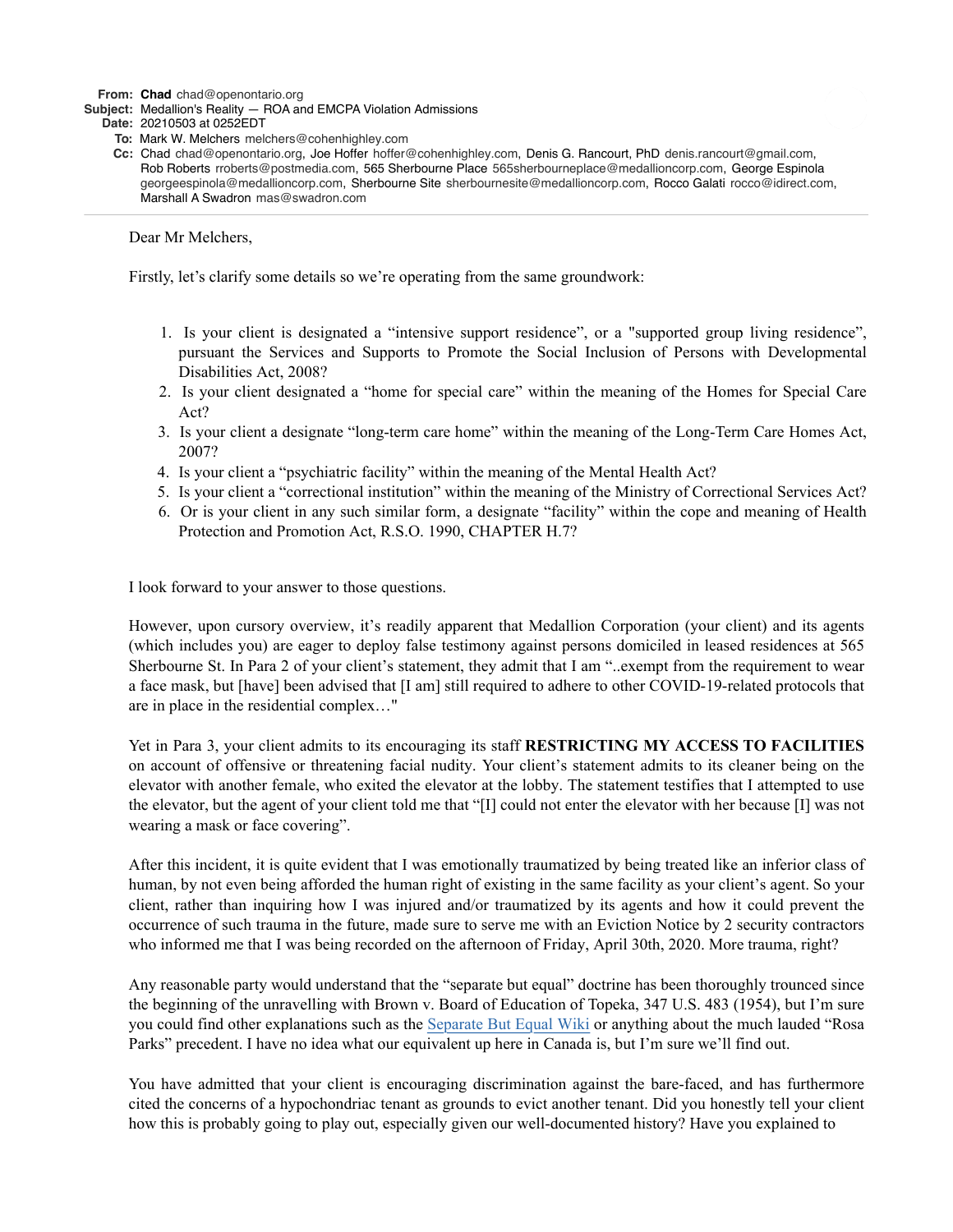your client that denying the legal and lawful activities a tenant who is not a ward of the state, or lodged at a correctional institution, psychiatric facility, or other such designate facility? It is legal and lawful to assert one's legal rights, is it not?

In all honesty, you should direct your client to immediately produce and disclose your alleged video footage that justifies your client treating me like a stray dog, homeless individual, or otherwise which not entitled to the lawful use of the residential facilities at 565 Sherbourne St. I'm not really surprised that your client is reckless enough to attempt to qualify its persecution and eviction of two tenants for being bare-faced peasantry with actual admissions of it violating the RTA, the ROA, the EMCPA, and well-established common-law.

There are some things you just don't do, but your client thinks it's "so smart". Smart like reducing the residential water-pressure by installing a locked device which lowers the water pressure of the shower beneath regulation minimums. Or things like denying residents the use of recreational facilities (private gym) for over a year without a corresponding reduction in rent.

Your client states that it is accepting of my exemption from the "Mandatory Face Cover Policy" (Para1) yet proceeds to qualify my eviction by the fact that I "was not wearing a mask or other face covering, and attempted to enter the elevator" and your client's agent "[s]ubstantially interfered with the Tenant's reasonable enjoyment of the residential complex for all usual purposes.."

Furthermore, your client has repeatedly encouraged the abuse, shaming, and persecution of vulnerable maskexempt tenants from the reasonable enjoyment of their lease agreement. Your client refused to put up PROPER signage until early March of 2021. This has resulted in the abusive and aggressive denial of entry to residential facilities such as the elevator persecution of individuals unable or otherwise unwilling to make a scene and defend their legal rights.

Consequently, your client has nurtured and promulgated an environment of unreasonable fear/loathing towards the nude-faced or otherwise non-compliant with the tyrannical rule of morons and brown-shirt nazis. As such, I regret to inform you that I will be counter-suing your client for its offences and abuses of the ROA, the EMCPA, the RTA, and every other Act I can dig up and make an example of your client that will loudly indicate that even rich landlord's with deep pockets who retain counsel affiliated DIRECTLY with the Law Society of Upper Canada (changed its name to LSO recently).

You can expect my Notice of Claim within 30-days, because it will probably take me time to scrounge up enough nickels and dimes to afford a reasonable lawyer, or get someone on contingency when I go after Medallion Properties for its well-document violation of tenant rights. As you are well aware, Medallion Properties has been persecuting myself and others for their exercise of facial-nudity since before the date when your client served its initial vexatious article on my person at approximately 1700EDT, on Friday October 02, 2020.

The above is worthy of note as it goes to establishing a pattern of flagrant violation of the law, bullying tenants with baseless claim founded in their own ignorance of reality. Further to the collision of contrasting realities, I draw your attention to Para 8 of your vexatious piece of toilet paper wherein your client claims that on "April 21, 2021, [I] was on an elevator with another tenant of the residential complex. [I] was not wearing a mask or other face covering and began mocking the other tenant for wearing a face mask. [I] also recited pseudoscience about masks compromising people's immune systems. The other tenant told [me] that [I] was making the other tenant's life more difficult during the pandemic. [I] then started yelling obscenities at the other tenant."

If you look at your video footage as you have submitted before the record (should be noted, if you cannot produce this at the pre-trial-hearing, you'll definitely have to worry about a Default Judgement against you) you'll see that the other tenant (who claims to be immunocompromised and fearful of dying because I don't wear a mask or other acceptable face covering denoting a willingness to submit to tyranny) approached my wife and I with the demand that we put masks on or get off the elevator, "because it's the law".

I indicated the proper signage (which I was previously threatened eviction for requesting) to the tenant where it